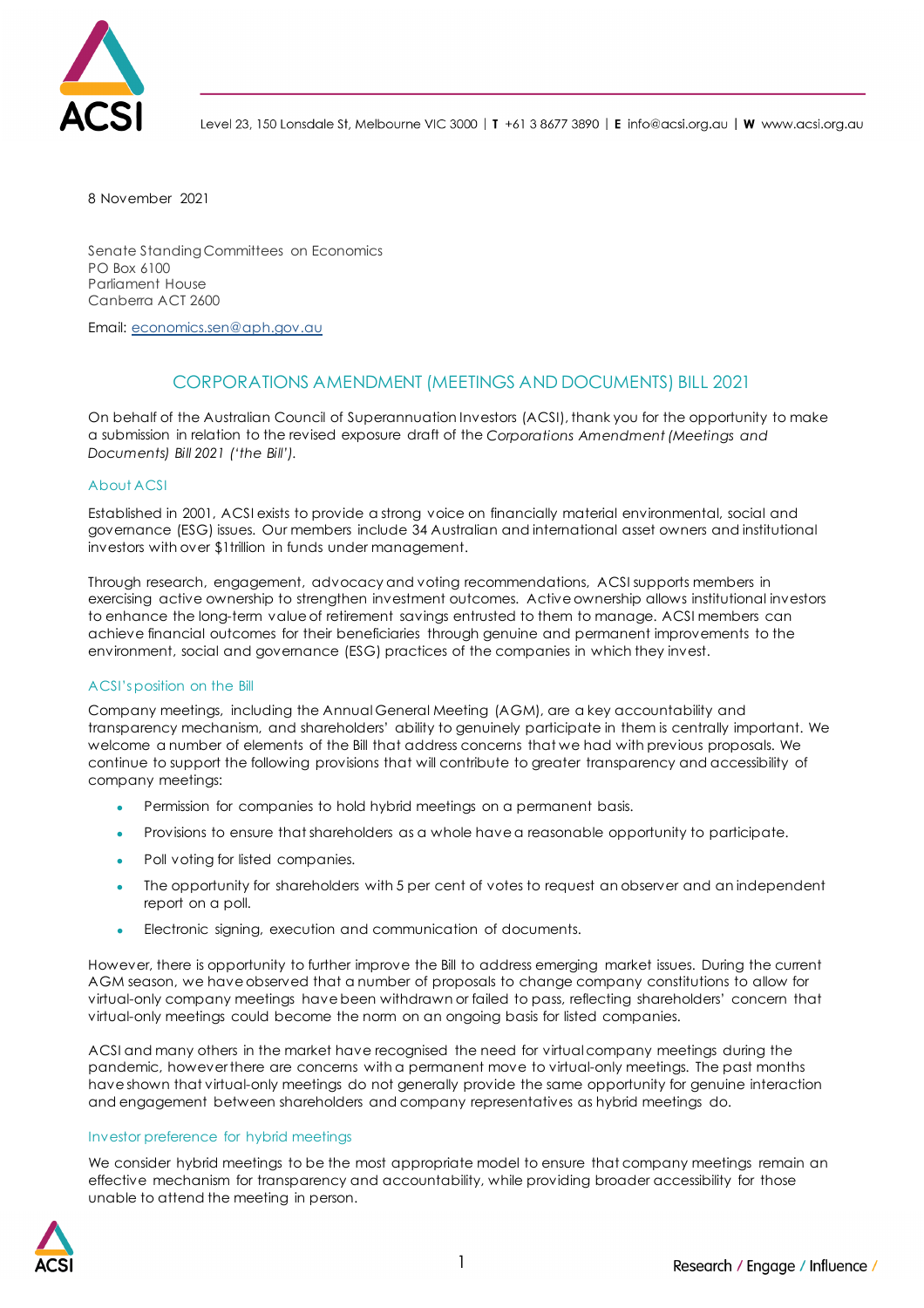Even with safeguards built into the legislation to ensure that shareholders have a 'reasonable opportunity to participate', the recent proposals by companies to change their constitutions (as outlined above) show that investors maintain concerns that virtual-only meetings are less transparent and inferior to hybrid meetings.

### Proposals for company constitutional change are increasingly resisted

A number of ASX300 companies are currently proposing, or have proposed, constitutional changes to enshrine virtual-only company meetings. The proposed changes have been met with significant opposition from investors.

In 2020, several companies including Newcrest Mining and Ansell Limited proposed constitutional changes to allow for virtual-only meetings. Concern from investors led to withdrawal of the proposal, or, in some cases, the resolution failing to receive sufficient support to proceed. Recently, Brambles and Dexus withdrew proposals to change their constitutions to allow for virtual only meetings. Likewise, Qantas, Bendigo and Adelaide Bank, and Nanosonics amended their proposed changes to remove the 'virtual only' component, after engagement with investors. Others (such as Bapcor) that proceeded to a vote have seen the proposal fail to pass.

These outcomes at major companies demonstrate widespread investor concern around virtual-only meetings becoming permanent.

We have the following concerns about the proposed legislation:

- **Retrospective approval for 'virtual only' meetings:** While investors are not likely to support constitutional amendments moving forward, concerns remain about companies that have already amended their constitutions in 2020. Many shareholders supported these amendments at the time on the basis that they would prevent the relevant company from inadvertently contravening its constitution or the law during the pandemic, but that virtual-only meetings would not become ongoing standard practice. Many companies provided public assurances to this effect at the time, however, where those constitutions now expressly allow virtual-only meetings, there is a risk that these companies could seek to rely on such provisions to hold virtual-only meetings indefinitely.
- **IPOs present an issue:** While shareholders have an opportunity to vote on a proposed change for existing companies, this is not the case for Initial Public Offerings (IPOs). Ahead of listing, companies can include provisions allowing for permanent virtual-only meetings in their constitution without any shareholder vote. This could create uneven standards across the market, whereby some companies have a lower level of accountability and face less shareholder scrutiny than others. It could also mean that investors will be faced with a trade-off between a potentially good investment opportunity and the downside of reduced engagement and transparency. Such a trade-off is unnecessary, and it reduces the overall integrity of the Australian listed market.
- **Constitutional change is unnecessary with new ASIC powers:** It is important to note that there is no longer any need for listed companies to change their constitutions to allow for virtual-only meetings as a response to extraordinary circumstances like the pandemic. With ASIC's newly established power to grant temporary relief when necessary, the risk of well-meaning companies inadvertently breaching their constitutions in situations such as a pandemic appears minimal.

## Solution: a simple carve-out for listed companies

We recognise that virtual-only meetings may be appropriate for many entities that are regulated by the Corporations Act, such as smaller and private entities. In contrast, there is a heightened need for the shareholders of a listed company to access information, provide their views to the company, and engage with directors. This merits a differentiated approach for publicly listed companies, as compared with the many other types of organisations to which the Corporations Act applies.

The most efficient solution would be specific provision in the legislation that applies only to listed companies and removes the option for virtual-only meetings. The legislation should allow listed companies to hold hybrid or physical meetings only.

While there is simplicity in standardising the rules across all organisations, this should not come at the expense of achieving the most appropriate legal framework for separate segments of the market which havedifferent structures and shareholder profiles. There are many areas of the Corporations Act where different rules apply to listed companies compared with other entities. Indeed, the proposed Bill has taken this approach in relation to voting by poll, by including a provision that applies only to listed companies.

A carve-out would establish consistency across all listed companies, instead of a patchwork whereby some companies change (or have already changed) their constitutions and others do not**.**